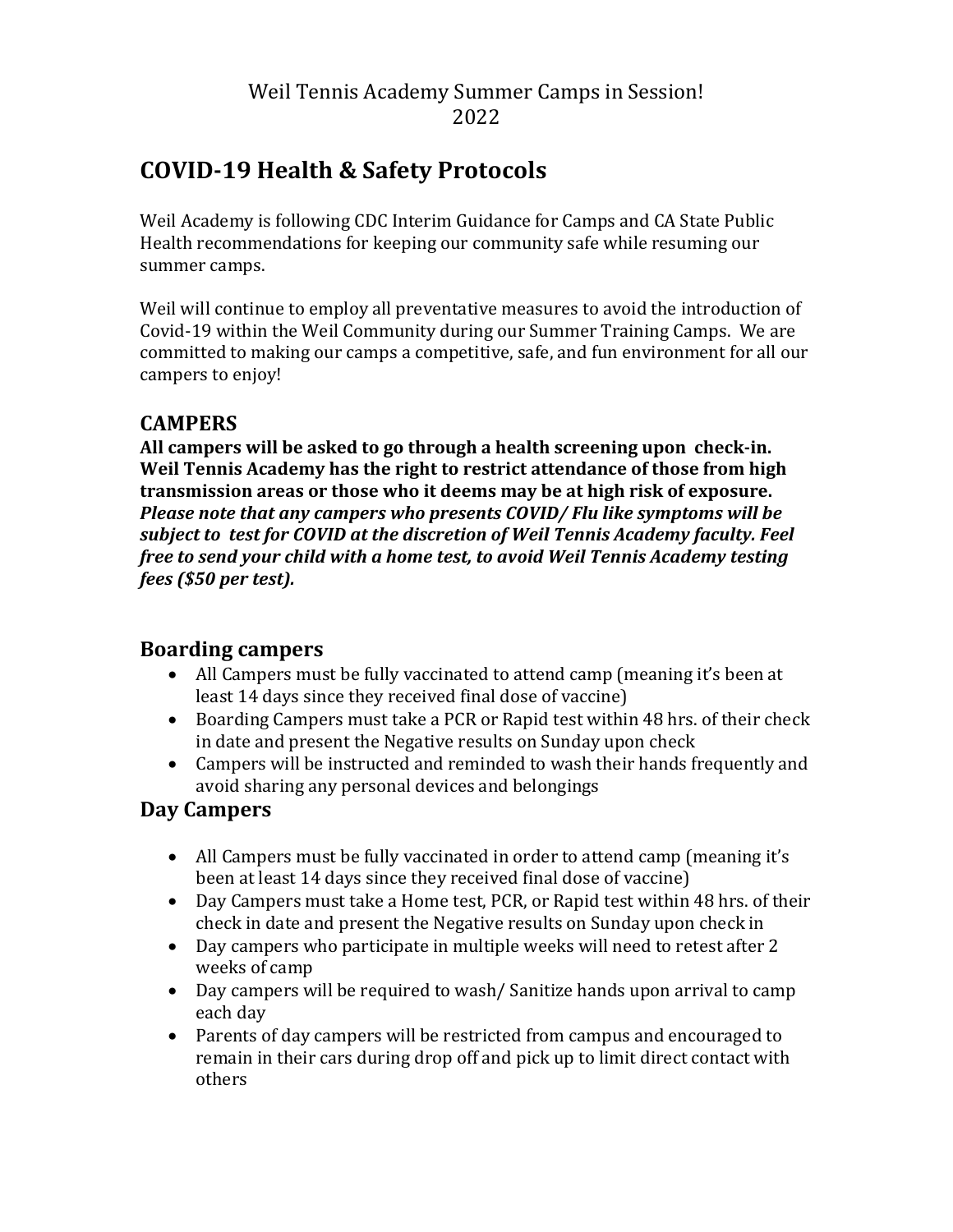• Day campers will not be allowed to participate in extracurricular activities after the tennis day

# **OUT OF STATE CAMPERS WHO MUST FLY**

• Camper must take a Home Test, PCR, or Rapid test within 48-24 hrs. of checking in.

# **MAINTAINING HEALTHY FACILITIES**

### **Hygiene**

- Weil Academy has adequate supplies to support healthy hygiene behaviors, including soap, hand sanitizer (with at least 70 percent alcohol) and paper towels.
- Hand washing stations and touch-less dispensers have been added to our tennis court areas and all commonly used surfaces receive extra scheduled disinfecting.
- Signs have been posted on how to stop the spread of COVID-19, properly wash hands, and promote everyday protective measures.

### **Cafeteria**

- Directional signs in our cafeteria keep campers moving in one direction.
- Self-serve buffets have been eliminated. All food will be served by properly trained staff wearing protective gear.
- All food and beverages are served on disposal plates, cups, and utensils.

# **Dormitories**

- Campers will be instructed to avoid sharing electronic devices, books, and games
- Day campers/ Visitors will not be allowed in dormitories nor allowed to participate in any extracurricular activities beyond the tennis day

### **Employees**

- Access to campus is limited to required individuals
- All Employees are required to wear face masks while indoors
- Any employee who has flu-like symptoms or comes in contact with someone who has flu-like symptoms is required to tell their manager and will be asked to stay off campus for a minimum of 7-10 days
- Employees must practice habitual hand washing and sanitizing advisories and guidelines before and after practice, before and after meals and during any group activities as applicable

# **Monitoring and Preparing**

• We have designated 3 staff members who are responsible for responding to COVID-19 concerns.